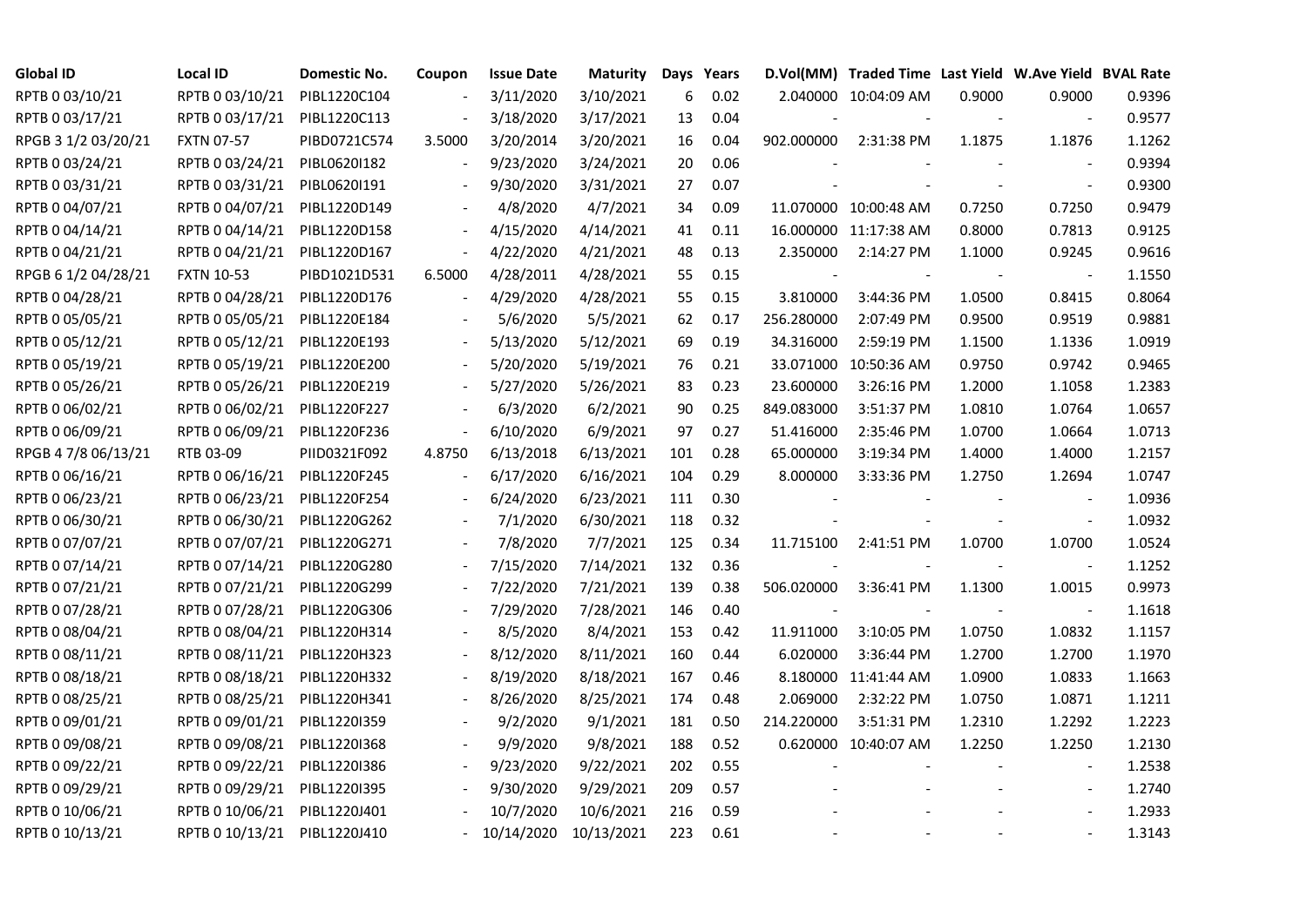| <b>Global ID</b>     | <b>Local ID</b>   | Domestic No. | Coupon                   | <b>Issue Date</b>     | <b>Maturity</b> |     | Days Years |             | D.Vol(MM) Traded Time Last Yield W.Ave Yield BVAL Rate |        |                          |        |
|----------------------|-------------------|--------------|--------------------------|-----------------------|-----------------|-----|------------|-------------|--------------------------------------------------------|--------|--------------------------|--------|
| RPGB 5 3/4 10/20/21  | RTB 10-03         | PIID1021J039 | 5.7500                   | 10/20/2011            | 10/20/2021      | 230 | 0.63       |             |                                                        |        |                          | 1.4836 |
| RPTB 0 10/20/21      | RPTB 0 10/20/21   | PIBL1220J429 |                          | 10/21/2020            | 10/20/2021      | 230 | 0.63       |             |                                                        |        |                          | 1.3534 |
| RPTB 0 10/27/21      | RPTB 0 10/27/21   | PIBL1220J438 |                          | 10/28/2020            | 10/27/2021      | 237 | 0.65       | 11.800000   | 3:33:55 PM                                             | 1.4000 | 1.3873                   | 1.3634 |
| RPTB 0 11/03/21      | RPTB 0 11/03/21   | PIBL1220K445 |                          | 11/4/2020             | 11/3/2021       | 244 | 0.67       |             |                                                        |        | $\overline{\phantom{a}}$ | 1.3990 |
| RPTB 0 11/10/21      | RPTB 0 11/10/21   | PIBL1220K454 |                          | 11/11/2020            | 11/10/2021      | 251 | 0.69       |             | 6.500000 11:29:03 AM                                   | 1.5000 | 1.5000                   | 1.3971 |
| RPTB 0 11/17/21      | RPTB 0 11/17/21   | PIBL1220K463 |                          | 11/18/2020            | 11/17/2021      | 258 | 0.71       |             |                                                        |        |                          | 1.4140 |
| RPGB 5 3/4 11/24/21  | <b>FXTN 10-55</b> | PIBD1021K551 | 5.7500                   | 11/24/2011 11/24/2021 |                 | 265 | 0.73       |             |                                                        |        | $\blacksquare$           | 1.5888 |
| RPTB 0 11/24/21      | RPTB 0 11/24/21   | PIBL1220K472 |                          | 11/25/2020            | 11/24/2021      | 265 | 0.73       |             | 1.020000 10:20:24 AM                                   | 1.4500 | 1.4500                   | 1.3990 |
| RPTB 0 12/01/21      | RPTB 0 12/01/21   | PIBL1220L480 |                          | 12/2/2020             | 12/1/2021       | 272 | 0.75       |             |                                                        |        |                          | 1.4584 |
| RPTB 0 12/07/21      | RPTB 0 12/07/21   | PIBL1220L499 |                          | 12/9/2020             | 12/7/2021       | 278 | 0.76       |             |                                                        |        | $\blacksquare$           | 1.4709 |
| RPTB 0 12/15/21      | RPTB 0 12/15/21   | PIBL1220L505 |                          | 12/16/2020            | 12/15/2021      | 286 | 0.78       | 1.000000    | 3:35:25 PM                                             | 1.5500 | 1.5500                   | 1.4898 |
| RPTB 0 01/05/22      | RPTB 0 01/05/22   | PIBL1221A015 |                          | 1/6/2021              | 1/5/2022        | 307 | 0.84       |             |                                                        |        | $\overline{\phantom{a}}$ | 1.4930 |
| RPTB 0 01/12/22      | RPTB 0 01/12/22   | PIBL1221A024 | $\qquad \qquad \Box$     | 1/13/2021             | 1/12/2022       | 314 | 0.86       |             | 3.020000 10:40:42 AM                                   | 1.6000 | 1.6000                   | 1.6618 |
| RPGB 63/8 01/19/22   | <b>FXTN 10-54</b> | PIBD1022G545 | 6.3750                   | 7/19/2011             | 1/19/2022       | 321 | 0.88       | 1.800000    | 2:45:41 PM                                             | 1.6000 | 1.6000                   | 1.5827 |
| RPTB 0 01/19/22      | RPTB 0 01/19/22   | PIBL1221A033 | $\frac{1}{2}$            | 1/20/2021             | 1/19/2022       | 321 | 0.88       |             |                                                        |        | $\blacksquare$           | 1.5890 |
| RPGB 4 01/26/22      | <b>FXTN 05-74</b> | PIBD0522A747 | 4.0000                   | 1/26/2017             | 1/26/2022       | 328 | 0.90       | 13.500000   | 2:53:11 PM                                             | 1.7600 | 1.7563                   | 1.6035 |
| RPTB 0 01/26/22      | RPTB 0 01/26/22   | PIBL1221A042 | $\overline{\phantom{a}}$ | 1/27/2021             | 1/26/2022       | 328 | 0.90       |             | 200.000000 10:03:50 AM                                 | 1.4500 | 1.4500                   | 1.5802 |
| RPTB 0 02/02/22      | RPTB 0 02/02/22   | PIBL1221B050 | $\overline{\phantom{a}}$ | 2/3/2021              | 2/2/2022        | 335 | 0.92       | 1365.600000 | 3:25:01 PM                                             | 1.8500 | 1.6118                   | 1.7073 |
| RPTB 0 02/09/22      | RPTB 0 02/09/22   | PIBL1221B069 | $\blacksquare$           | 2/10/2021             | 2/9/2022        | 342 | 0.94       |             |                                                        |        |                          | 1.4907 |
| RPTB 0 02/16/22      | RPTB 0 02/16/22   | PIBL1221B078 |                          | 2/17/2021             | 2/16/2022       | 349 | 0.96       | 1220.319000 | 3:44:40 PM                                             | 1.5000 | 1.6681                   | 1.6675 |
| RPTB 0 02/23/22      | RPTB 0 02/23/22   | PIBL1221B087 | $\blacksquare$           | 2/24/2021             | 2/23/2022       | 356 | 0.98       | 235.976000  | 3:54:14 PM                                             | 1.8200 | 1.7483                   | 1.7285 |
| RPTB 0 03/02/22      | RPTB 0 03/02/22   | PIBL1221C095 | $\blacksquare$           | 3/3/2021              | 3/2/2022        | 363 | 0.99       | 77.970000   | 3:58:03 PM                                             | 1.5600 | 1.6748                   | 1.6664 |
| RPGB 15 03/14/22     | <b>FXTN 20-02</b> | PIBD2022C021 | 15.0000                  | 3/14/2002             | 3/14/2022       | 375 | 1.03       |             |                                                        |        |                          | 1.7096 |
| RPGB 4 3/4 07/04/22  | <b>FXTN 03-24</b> | PIBD0322G247 | 4.7500                   | 7/4/2019              | 7/4/2022        | 487 | 1.33       |             | 120.000000 10:00:25 AM                                 | 1.8750 | 1.8750                   | 1.8656 |
| RPGB 4 7/8 08/02/22  | <b>FXTN 10-56</b> | PIBD1022H562 | 4.8750                   | 8/2/2012              | 8/2/2022        | 516 | 1.41       |             |                                                        |        | $\blacksquare$           | 1.8914 |
| RPGB 4 3/4 09/13/22  | <b>FXTN 10-57</b> | PIBD1022I570 | 4.7500                   | 9/13/2012             | 9/13/2022       | 558 | 1.53       |             |                                                        |        |                          | 1.9194 |
| RPGB 12 3/4 10/17/22 | <b>FXTN 20-03</b> | PIBD2022J033 | 12.7500                  | 10/17/2002            | 10/17/2022      | 592 | 1.62       |             |                                                        |        | $\blacksquare$           | 1.9887 |
| RPGB 4 5/8 12/04/22  | RTB 05-11         | PIID0522L114 | 4.6250                   | 12/4/2017             | 12/4/2022       | 640 | 1.75       | 424.850000  | 2:17:26 PM                                             | 2.0850 | 2.0853                   | 2.0600 |
| RPGB 4 12/06/22      | <b>FXTN 10-58</b> | PIBD1022L585 | 4.0000                   | 12/6/2012             | 12/6/2022       | 642 | 1.76       | 678.530000  | 3:27:45 PM                                             | 2.1750 | 2.1293                   | 2.1096 |
| RPGB 4 3/8 02/11/23  | RTB 03-10         | PIID0323B101 | 4.3750                   | 2/11/2020             | 2/11/2023       | 709 | 1.94       | 450.500000  | 3:51:14 PM                                             | 2.1500 | 2.1167                   | 2.1550 |
| RPGB 13 02/20/23     | <b>FXTN 20-04</b> | PIBD2023B048 | 13.0000                  | 2/20/2003             | 2/20/2023       | 718 | 1.97       |             |                                                        |        | $\overline{\phantom{a}}$ | 2.1499 |
| RPGB 5 1/2 03/08/23  | <b>FXTN 05-75</b> | PIBD0523C752 | 5.5000                   | 3/8/2018              | 3/8/2023        | 734 | 2.01       | 5.383000    | 2:02:00 PM                                             | 2.3500 | 2.3500                   | 2.2512 |
| RPGB 3 1/2 04/21/23  | <b>FXTN 07-58</b> | PIBD0723D588 | 3.5000                   | 4/21/2016             | 4/21/2023       | 778 | 2.13       | 71.800000   | 2:02:06 PM                                             | 2.3500 | 2.3326                   | 2.2930 |
| RPGB 11 7/8 05/29/23 | <b>FXTN 20-05</b> | PIBD2023E054 | 11.8750                  | 5/29/2003             | 5/29/2023       | 816 | 2.23       |             |                                                        |        |                          | 2.2371 |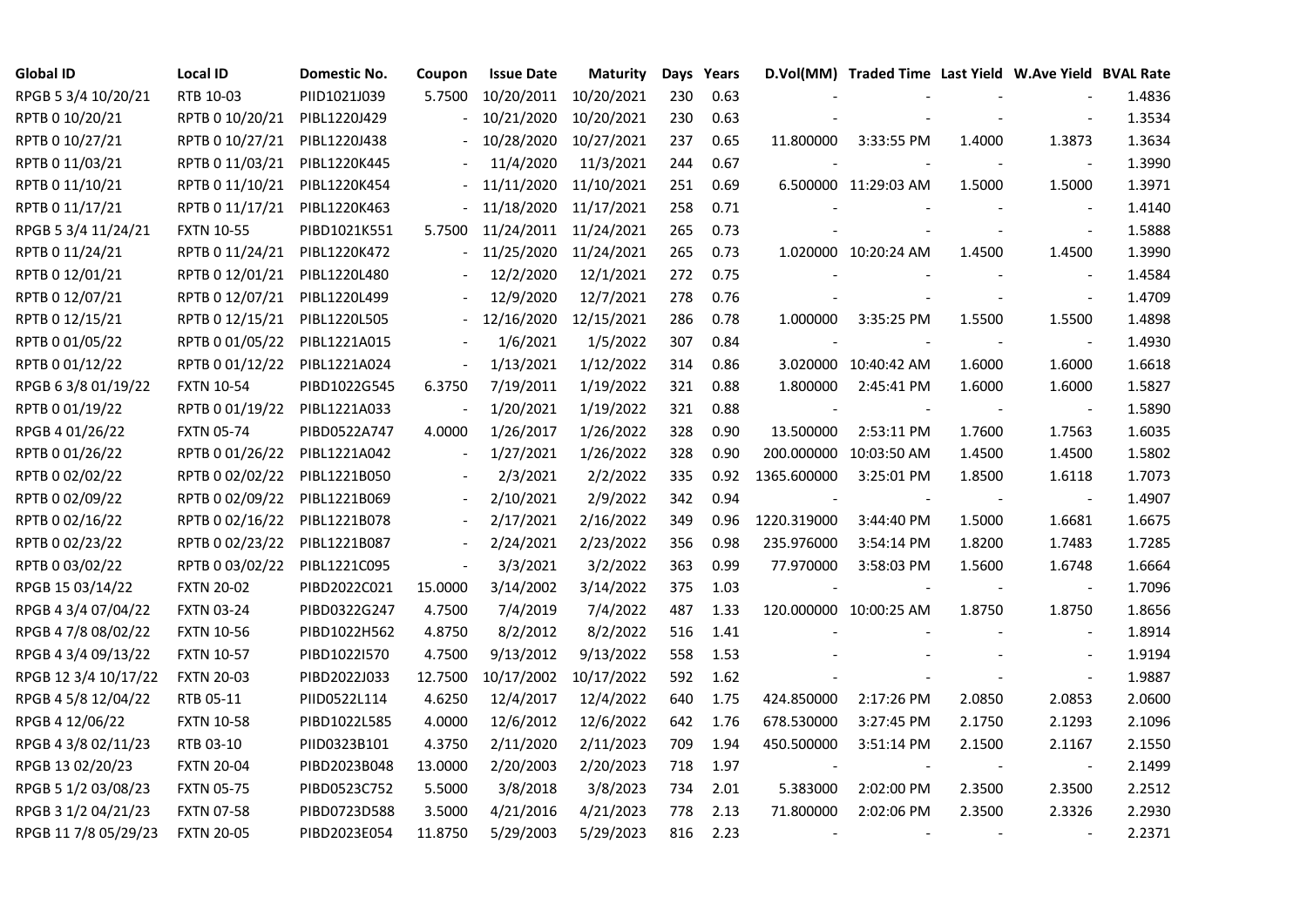| <b>Global ID</b>     | <b>Local ID</b>   | Domestic No. | Coupon  | <b>Issue Date</b> | <b>Maturity</b>       |     | Days Years |             | D.Vol(MM) Traded Time Last Yield W.Ave Yield BVAL Rate |        |                          |        |
|----------------------|-------------------|--------------|---------|-------------------|-----------------------|-----|------------|-------------|--------------------------------------------------------|--------|--------------------------|--------|
| RPGB 3 1/4 08/15/23  | RTB 10-04         | PIID1023H046 | 3.2500  | 8/15/2013         | 8/15/2023             | 894 | 2.45       | 32.000000   | 3:46:06 PM                                             | 2.5500 | 2.5009                   | 2.4664 |
| RPGB 2 3/8 09/10/23  | <b>FXTN 03-25</b> | PIBD0323I252 | 2.3750  | 9/10/2020         | 9/10/2023             | 920 | 2.52       | 69.300000   | 3:40:42 PM                                             | 2.3450 | 2.3471                   | 2.3181 |
| RPGB 11 3/8 10/23/23 | <b>FXTN 20-06</b> | PIBD2023J068 | 11.3750 | 10/23/2003        | 10/23/2023            | 963 | 2.64       |             |                                                        |        | $\overline{\phantom{a}}$ | 2.3608 |
| RPGB 6 1/4 03/12/24  | RTB 05-12         | PIID0524C129 | 6.2500  | 3/12/2019         | 3/12/2024 1,104       |     | 3.02       | 194.630000  | 3:40:57 PM                                             | 2.4350 | 2.4166                   | 2.4012 |
| RPGB 4 1/2 04/20/24  | <b>FXTN 07-59</b> | PIBD0724D595 | 4.5000  | 4/20/2017         | 4/20/2024 1,143       |     | 3.13       | 4.965000    | 2:48:18 PM                                             | 2.5000 | 2.2906                   | 2.4975 |
| RPGB 12 3/8 06/03/24 | <b>FXTN 20-07</b> | PIBD2024F075 | 12.3750 | 6/3/2004          | 6/3/2024 1,187        |     | 3.25       |             |                                                        |        | $\blacksquare$           | 2.5380 |
| RPGB 12 7/8 08/05/24 | <b>FXTN 20-08</b> | PIBD2024H086 | 12.8750 | 8/5/2004          | 8/5/2024 1,250        |     | 3.42       |             |                                                        |        | $\blacksquare$           | 2.5835 |
| RPGB 4 1/8 08/20/24  | <b>FXTN 10-59</b> | PIBD1024H595 | 4.1250  | 8/20/2014         | 8/20/2024 1,265       |     | 3.46       |             | 84.000000 11:17:06 AM                                  | 2.5250 | 2.5250                   | 2.5075 |
| RPGB 4 1/4 10/17/24  | <b>FXTN 05-76</b> | PIBD0524J762 | 4.2500  | 10/17/2019        | 10/17/2024 1,323      |     | 3.62       | 0.400000    | 3:14:06 PM                                             | 2.6250 | 2.6250                   | 2.5293 |
| RPGB 13 3/4 11/11/24 | <b>FXTN 20-09</b> | PIBD2024K091 | 13.7500 | 11/11/2004        | 11/11/2024 1,348      |     | 3.69       |             |                                                        |        | $\overline{\phantom{a}}$ | 2.6573 |
| RPGB 5 3/4 04/12/25  | <b>FXTN 07-61</b> | PIBD0725D618 | 5.7500  | 4/12/2018         | 4/12/2025 1,500       |     | 4.11       |             | 120.000000 11:14:33 AM                                 | 2.7000 | 2.6667                   | 2.6982 |
| RPGB 12 1/8 04/14/25 | <b>FXTN 20-10</b> | PIBD2025D103 | 12.1250 | 4/14/2005         | 4/14/2025 1,502       |     | 4.11       |             |                                                        |        | $\overline{\phantom{a}}$ | 2.6844 |
| RPGB 2 5/8 08/12/25  | RTB 05-13         | PIID0525H130 | 2.6250  | 8/12/2020         | 8/12/2025 1,622       |     | 4.44       | 3899.960000 | 3:58:29 PM                                             | 2.7975 | 2.7902                   | 2.7893 |
| RPGB 3 5/8 09/09/25  | <b>FXTN 10-60</b> | PIBD10251608 | 3.6250  | 9/9/2015          | 9/9/2025 1,650        |     | 4.52       | 259.096243  | 2:17:06 PM                                             | 2.8250 | 2.8001                   | 2.8073 |
| RPGB 12 1/8 10/20/25 | <b>FXTN 20-11</b> | PIBD2025J116 | 12.1250 | 10/20/2005        | 10/20/2025 1,691      |     | 4.63       |             |                                                        |        | $\bar{\phantom{a}}$      | 2.8961 |
| RPGB 18 1/4 11/29/25 | <b>FXTN 25-01</b> | PIBD2525K015 | 18.2500 | 11/29/2000        | 11/29/2025 1,731      |     | 4.74       |             |                                                        |        | $\overline{\phantom{a}}$ | 2.9240 |
| RPGB 10 1/4 01/19/26 | <b>FXTN 20-12</b> | PIBD2026A122 | 10.2500 | 1/19/2006         | 1/19/2026 1,782       |     | 4.88       |             |                                                        |        | $\blacksquare$           | 3.0963 |
| RPGB 6 1/4 02/14/26  | <b>FXTN 07-62</b> | PIBD0726B627 | 6.2500  | 2/14/2019         | 2/14/2026 1,808       |     | 4.95       | 389.998500  | 2:53:39 PM                                             | 2.9200 | 2.9060                   | 2.9066 |
| RPGB 3 1/2 09/20/26  | RTB 10-05         | PIID1026I057 | 3.5000  | 9/20/2016         | 9/20/2026 2,026       |     | 5.55       | 4.200000    | 9:16:08 AM                                             | 3.0000 | 3.0000                   | 2.9692 |
| RPGB 6 1/4 10/20/26  | RTB 15-01         | PIID1526J019 | 6.2500  | 10/20/2011        | 10/20/2026 2,056      |     | 5.63       | 9.800000    | 3:28:06 PM                                             | 3.5000 | 3.5000                   | 3.0371 |
| RPGB 8 12/07/26      | <b>FXTN 20-13</b> | PIBD2026L139 | 8.0000  | 12/7/2006         | 12/7/2026 2,104       |     | 5.76       | 1.000000    | 3:14:02 PM                                             | 3.3750 | 3.3750                   | 3.1760 |
| RPGB 5 3/8 03/01/27  | RTB 15-02         | PIID1527C023 | 5.3750  | 3/1/2012          | 3/1/2027 2,188        |     | 5.99       |             |                                                        |        | $\overline{\phantom{a}}$ | 3.2372 |
| RPGB 4 3/4 05/04/27  | <b>FXTN 10-61</b> | PIBD1027E617 | 4.7500  | 5/4/2017          | 5/4/2027 2,252        |     | 6.17       | 771.110000  | 3:56:52 PM                                             | 3.5175 | 3.5104                   | 3.5029 |
| RPGB 8 5/8 09/06/27  | <b>FXTN 20-14</b> | PIBD2027I140 | 8.6250  | 9/6/2007          | 9/6/2027 2,377        |     | 6.51       |             |                                                        | $\sim$ | $\overline{\phantom{a}}$ | 3.3470 |
| RPGB 6 1/4 03/22/28  | <b>FXTN 10-63</b> | PIBD1028C635 | 6.2500  | 3/22/2018         | 3/22/2028 2,575       |     | 7.05       | 105.450000  | 3:57:22 PM                                             | 3.8750 | 3.4459                   | 3.3372 |
| RPGB 9 1/2 12/04/28  | <b>FXTN 20-15</b> | PIBD2028L151 | 9.5000  | 12/4/2008         | 12/4/2028 2,832       |     | 7.75       |             |                                                        |        | $\overline{\phantom{a}}$ | 3.6070 |
| RPGB 67/8 01/10/29   | <b>FXTN 10-64</b> | PIBD1029A644 | 6.8750  | 1/10/2019         | 1/10/2029 2,869       |     | 7.86       | 32.260000   | 3:57:31 PM                                             | 3.7975 | 3.7990                   | 3.7170 |
| RPGB 8 3/4 05/27/30  | <b>FXTN 20-16</b> | PIBD2030E166 | 8.7500  | 5/27/2010         | 5/27/2030 3,371       |     | 9.23       |             | 3.186000 11:24:31 AM                                   | 4.1000 | 4.0058                   | 3.8358 |
| RPGB 2 7/8 07/09/30  | <b>FXTN 10-65</b> | PIBD1030G655 | 2.8750  | 7/9/2020          | 7/9/2030 3,414        |     | 9.35       | 10.560000   | 3:13:14 PM                                             | 3.8000 | 3.8152                   | 3.7506 |
| RPGB 12 1/2 07/28/30 | <b>FXTN 25-02</b> | PIBD2530G029 | 12.5000 | 7/28/2005         | 7/28/2030 3,433       |     | 9.40       |             |                                                        |        |                          | 3.8598 |
| RPGB 11 1/4 01/26/31 | <b>FXTN 25-03</b> | PIBD2531A032 | 11.2500 | 1/26/2006         | 1/26/2031 3,615       |     | 9.90       |             |                                                        |        | $\blacksquare$           | 3.9170 |
| RPGB 8 07/19/31      | <b>FXTN 20-17</b> | PIBD2031G171 | 8.0000  | 7/19/2011         | 7/19/2031 3,789 10.37 |     |            |             | 31.973077 11:20:53 AM                                  | 3.9930 | 3.9934                   | 3.9728 |
| RPGB 9 3/8 10/05/31  | <b>FXTN 25-04</b> | PIBD2531J042 | 9.3750  | 10/5/2006         | 10/5/2031 3,867 10.59 |     |            |             |                                                        |        | $\blacksquare$           | 3.9791 |
| RPGB 5 7/8 02/02/32  | <b>FXTN 20-18</b> | PIBD2032B183 | 5.8750  | 2/2/2012          | 2/2/2032 3,987 10.92  |     |            |             | 3.000000 10:39:35 AM                                   | 4.3000 | 4.3000                   | 4.0073 |